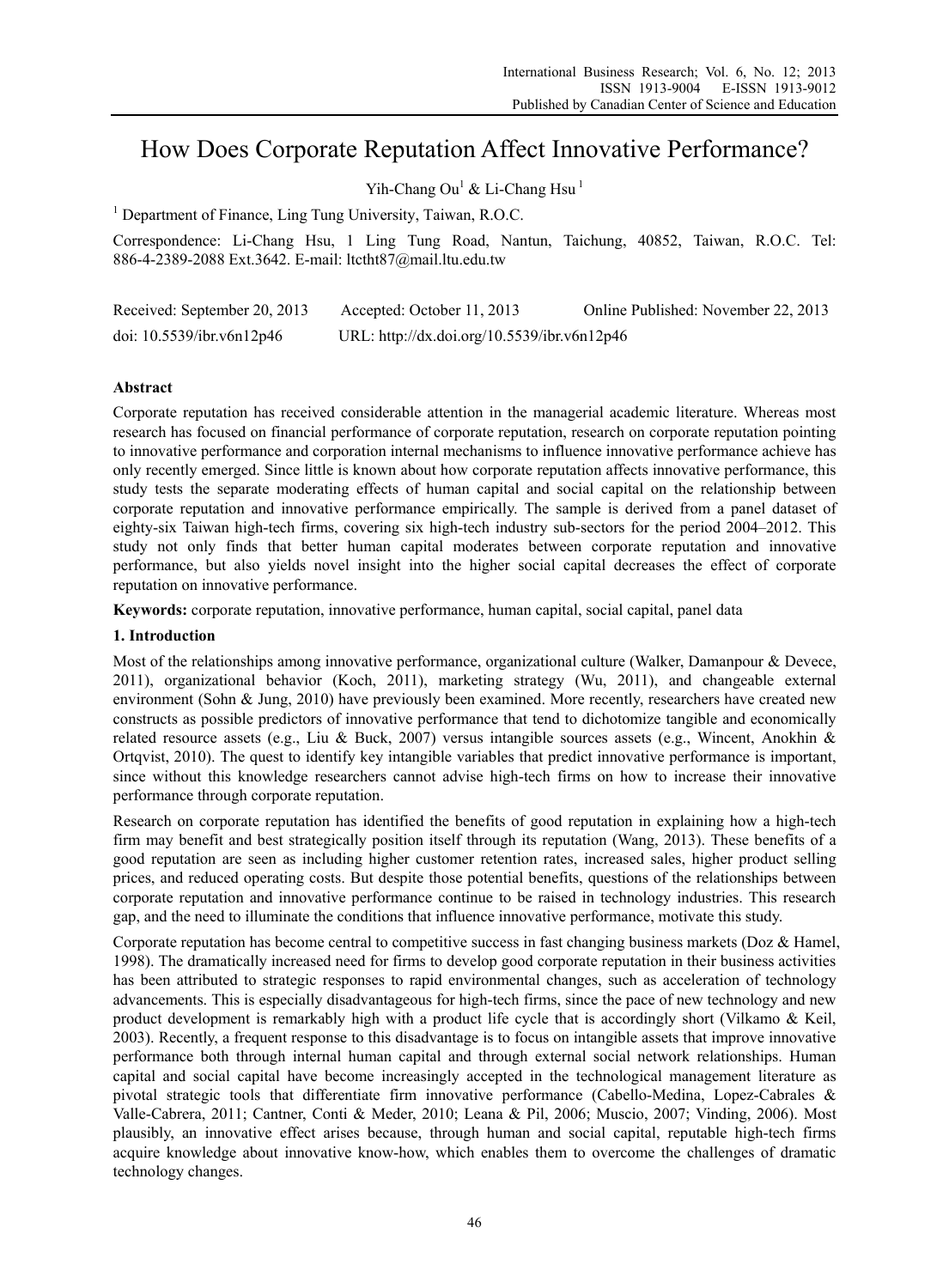This study has attempted to incorporate human and social capital into the research of corporate reputation, thereby increasing our understanding of how variations in innovation performance arise. More specifically, rather than focusing on corporate reputation, this work proposes and tests a framework that integrate, theoretical developments from the literatures of human and social capital (Sammarra & Biggiero, 2008). The concept and methodology benefit from understanding the relative contribution and role of each factor. To this end, this study examines how the level of human capital in a high-tech firm moderates the linkage of corporate reputation-innovative performance. Drawing from technological management thinking that emphasizes the role of external social network relationships, this study also examines how social capital in the high-tech industry moderates the effect of corporate reputation.

This study begins by discussing the theoretical background and our conceptual model, and then develops hypotheses. Following this, we present our empirical results from a survey of corporate reputation. This study concludes with a discussion of the theoretical and empirical implications, along with limitations and directions for future research.

#### **2. Theoretical Development**

Our conceptual model is shown in Figure 1. In this section, we explain the constructs used in the conceptual model and develop hypotheses positing the relationship between corporate reputation, human capital, social capital, and innovative performance.



Figure 1. Proposed model

# *2.1 The Role of Corporate Reputation in Explaining Innovative Performance*

Reputation is seen by managers as an important asset that can be used for competitive advantage and to increase performance (Bergh, Ketchen, Boyd & Bergh, 2010). A good reputation is identified as an intangible resource which may provide a firm with a basis for sustaining competitive advantage due to its valuable and hard to imitate characteristics (Roberts & Dowling, 2002). Reputation refers to the emotional reaction of external stakeholders to a firm (Forbrun & van Reil, 1997) as well as the knowledge they hold about the firm's true characteristic. Roberts and Dowling (2002) expand upon these definitions to indicate that reputation manifests itself as the extent to which the firm is seen as good. Thus, reputation includes not only perceptions about past actions, but also about future prospects of the firm (Rindova, Williamson & Petkova, 2010).

There are two major keys to the success of high-tech firms: their technology and their reputation. But in practice, these factors currently play only a minor role in the strategic management of these high-tech firms, especially developing reputation. Can a good reputation serve as a strategic resource? To be considered a strategic resource, a resource must be valuable, rare, and free from imitation. The transaction cost theory (TCT) considers reputation as a strategic resource that is derived from combinations of internal efficiency and external prominence (Shamsie, 2003). In this view, reputation can be viewed as a key driver of innovativeness, whose value is derived from a specific asset that lead to competitive advantage (Kalaignanam, Shankar & Varadarajan,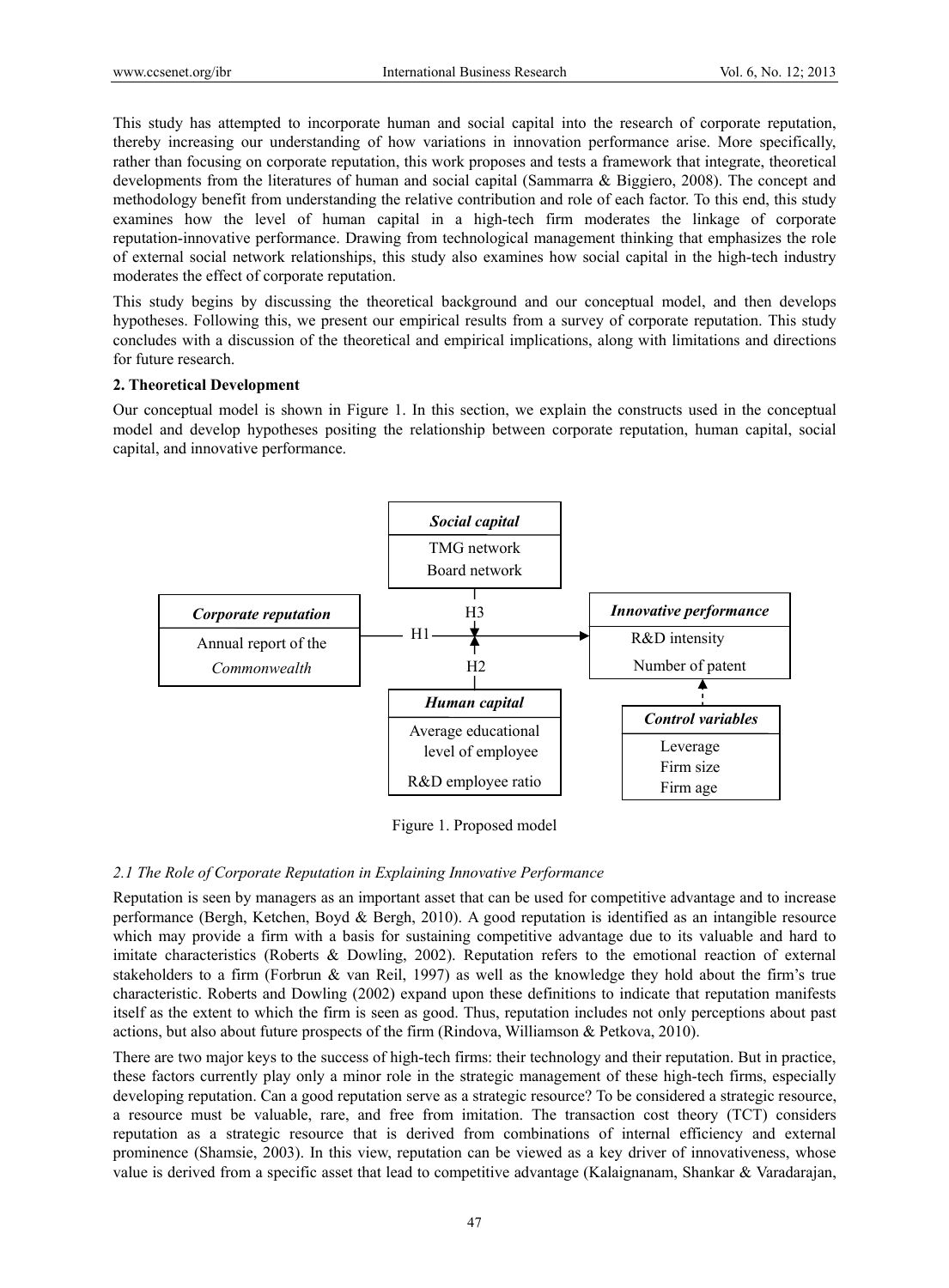2007), and ultimately, innovative performance superiority (Barney, 1991).

**H1**: Corporate reputation has a positive impact on innovative performance.

# *2.2 The Moderating Role of Human Capital*

We assert that the relationship between corporate reputation and innovative performance is moderated by the intangible asset of human capital, which is defined as the combined knowledge, skill, innovation and ability of employees (Chu, Lin, Hsiung & Liu, 2006). With regard to corporate reputation, employees particularly from high-tech firms (e.g., Apple, Sony, & LG), have strong scientific and technological abilities. Hence, it is more likely that reputable high-tech firms which have human capital with a high level employee ability will benefit more from reputation spillover. Previous empirical findings are consistent with this argument, showing that higher levels of employees are strongly associated with such effects (Carmeli, 2004).

Studies have constantly shown the positive effect of human capital on performance. Hsu and Wang (2012), for example, indicated that employee know-how, essential part of human capital, is perceived as one of the most valuable resources associated with firm success. Since people are a valuable corporate resource, high-tech firms whose strategy is based on people focus on the added value of their employees, recognizing that these people possess valuable skills that they contribute to attaining a competitive position (Gineviius & Korsakiene, 2005; Korsakiene, 2004). Therefore, it is expected that the effects of corporate reputation on the innovative performance of high human capital will be higher than the corresponding effects for high-tech firms with low human capital.

Human capital also affects the structure of reputable high-tech firms' production and technological level (de Jorge Moreno, Castillo & de Zuani Masere, 2010; Steinfield, Scupola & Lopez-Nicolas, 2010). Moreover, more highly educated employees are able to improve production and R&D technologies, and the use of new technologies needs a well-educated workforce. This need for a more skilled workforce increases in a reputable high-tech firm that has access to new technologies. Human capital theory maintains that knowledge increases employees' cognitive ability (Hsu & Fang, 2009), leading to more productive and efficient potential activity (Davidsson & Honig, 2003). In the technological production process, employees should have superior ability to successfully exploit opportunities. According to Colombo and Grilli (2005), reputable high-tech firms with better human capital are likely to have better innovative performance than firms with lesser human capital.

**H2**: Human capital will positively moderate the relationship between corporate reputation and innovative performance.

# *2.3 The Moderating Role of Social Capital*

Despite general agreement over the theoretical basis and underlying mechanisms pertaining to innovative performance, previous research has not yet fully explored which factors moderate their relationship between corporate reputation and innovative performance. We assert that an intangible asset that moderates the linkage of corporate reputation-innovative performance is social capital, defined as the value represented by relations with individuals or organizations operating in the environment, expressed of the level of cooperation, cohesion, and connection that they wish to establish with the firm (Shipilov & Danis, 2006; Zabala et al., 2005).

Reputable high-tech firms pursue external cooperation relationships in order to tap into sources of knowledge located outside the boundaries of the firm, to gain fast access to new technologies or new markets, to benefit from joint R&D and production efficiency and to share the risks for innovative activities that are beyond the capabilities of a single firm (Fischer & Varga, 2002). The relationship between social network relationships and innovative performance has attracted much research interest (Lhuillery & Pfister, 2011; Sammarra & Biggiero, 2008). Some researchers suggest that a reputable firm's intangible assets are conducive to embody innovation spillover through the value-adding network relationships.

Several studies have suggested that social relationships and managers' personal ties play a crucial role in absorbing new knowledge of high-tech firms. Embedded social relationships are also important for exchanging and transferring information among firms or other organizations (Steinfield et al., 2010). Through social networks, managers of companies have opportunities to update their knowledge in a fast-changing environment and to detect future developments in the high-tech industry (Lhuillery & Pfister, 2011). Accordingly, we expect that the effects of cooperate reputation in innovative performance should be more pronounced in high-tech firms with stronger social capital than in those with weaker social capital. Furthermore, previous research has suggested that the innovative ability of companies with stronger social capital differ significantly from those of firms with weaker social capital (Ulhoi, 2005). The good corporate reputations that firms with high social capital have may assist them in benefiting from external know-how. The fact that the possibilities for technological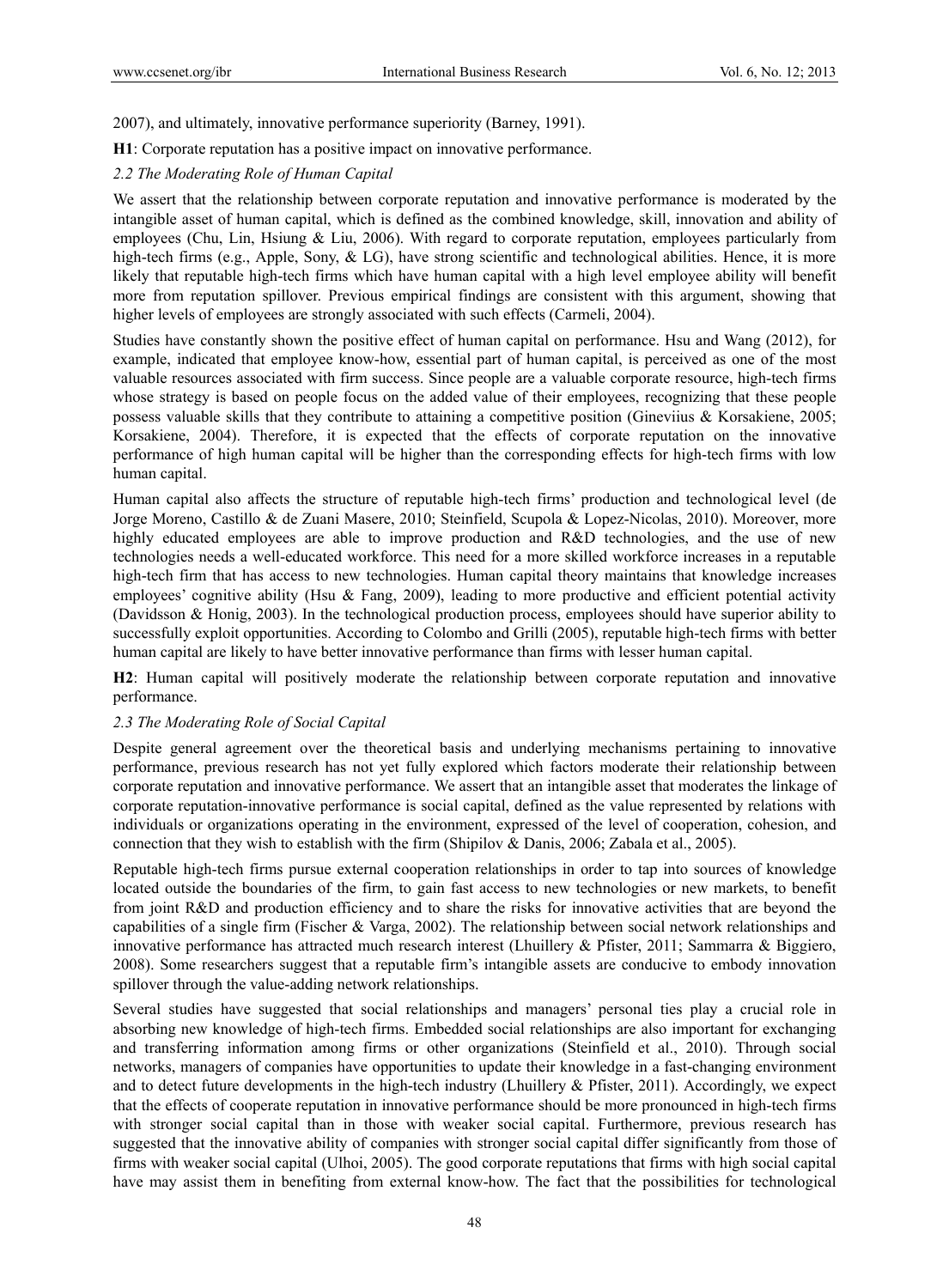advance are renewed quickly in high-tech industry may also motivate reputable firms to systematically exploit the know-how created by external networks partners. This may improve innovative performance.

**H3**: Social capital will positively moderate the relationship between corporate reputation and innovative performance.

### **3. Methodology**

### *3.1 Sample and Data*

As in other recent corporate reputation studies, this study focused on the high-tech industry known for its extensive innovation spending. Specifically, we drew our sample firms from the *Commonwealth*, which has data on the 1,000 largest public Taiwanese companies in the high-tech sector, including the semiconductor industry (SIC code: 3674) in the IC design, manufacturing, and packaging sectors, computer industry (SIC code: 3571), communications equipment industry (SIC code: 3663), electronic equipment industry (SIC code: 3641), machinery equipment industry (SIC code: 3541), and electronic components industry (SIC code: 3679). This study collected data from years 2004 to 2012. The financial indexes were collected from the Taiwan Economic Dataset. R&D intensity, top management group (TMG) network and board network were collected from annual financial statements and the Taiwan Economic Journal database (TEJ). This study used the Taiwan patent search database to gather data for numbers of patents. Firms with missing data during the study period were excluded, 86 firms that were included in both *Commonwealth* and TEJ database lists for 9 years were used in this study.

#### *3.2 Measures*

**Innovative performance.** The innovative performance of high-tech firms is measured using data on the inputs of the conduct of innovation (i.e., R&D intensity) and its output in the form of intangible assets registered as patents. Previous studies suggest that R&D investment is related to firm innovation (Kim & Lee, 2011; Majumdar, 2011; Sauermann & Cohen, 2010; Wang, 2011). R&D-intensive high-tech firms represent that R&D investment is the primary means of gaining innovative performance. I also consider the number of patents created by high-tech firms to approximate the firm's value. When numerous patents are created, they are more likely to be of high value than when patents are rarely created (Griliches, 1990). The two indexes were averaged to represent the innovative performance.

**Corporate reputation.** *Commonwealth*'s annual "1,000 Most Admired Companies in Taiwan" is one of the few consistent sources of reputation data. Each year, since 1989, *Commonwealth* surveys executives, board members and financial analysts. Respondents are asked to rate the five largest firms in their industry on ten dimensions using a scale from 0 (low) to 10 (high). The response rate averaged 49–58% over the period of 2002–2010. These dimensions were then averaged into an "overall reputation score" for each company.

**Human capital.** To measure specific human capital for high-tech firms, we constructed two-dimensional ratios covering the educational level and R&D employee ratio. First, to measure educational level (Mithas & Krishnan, 2008; Zarutskie, 2010), this study used the employees' specific high-tech educational level that enables them to do their jobs successfully. Second, the value of human capital is determined by the extent to which it enables the high-tech firm to respond to environmental threats and contributes to the firm's effectiveness. Thus, the uniqueness of human capital is gauged by the R&D employee ratio that the high-tech firm already has.

**Social capital.** Following prior literature, two operationalizations of social capital were used to reflect the key facets. Prior studies conducted following the resource-dependency theory have determined that board network and TMG network may relate to variance performance (Geletkanycz & Boyd, 2011). First, board network refers to the extensiveness or the cohesiveness of contacts among the members of boards of directors. If all of the members have close connections with each other, board network is extremely high. Social capital is a useful resource created from the network of social ties that allows members of a given society to trust each other. A board network can be measured by comparing the total member of social ties to the potential member that would occur if everyone in the network were connected to everyone else (Kim, 2005; Marsden, 1990). Second, TMG network help to reduce the level of uncertainty surrounding external resource dependencies (e.g., Pfeffer & Salancik, 1978), since they allow high-tech firms to secure critical resources, often on more favorable terms. The resource dependency benefits of TMG network ultimately extend to innovative performance, with evidence indicating that high-tech firms with ties to sectors having the most critical environmental constraints outperform their industry counterparts lacking such network relationships (Boyd, 1990). TMG networks are measured by the number and attributes of outside firms with which CEOs share a TMG linkage.

**Control variables.** To avoid the impact caused by variables that are absent for our model, this study also controls for firm size, firm age, and leverage. Firm size is included as a control variable (Brenner & Broekel,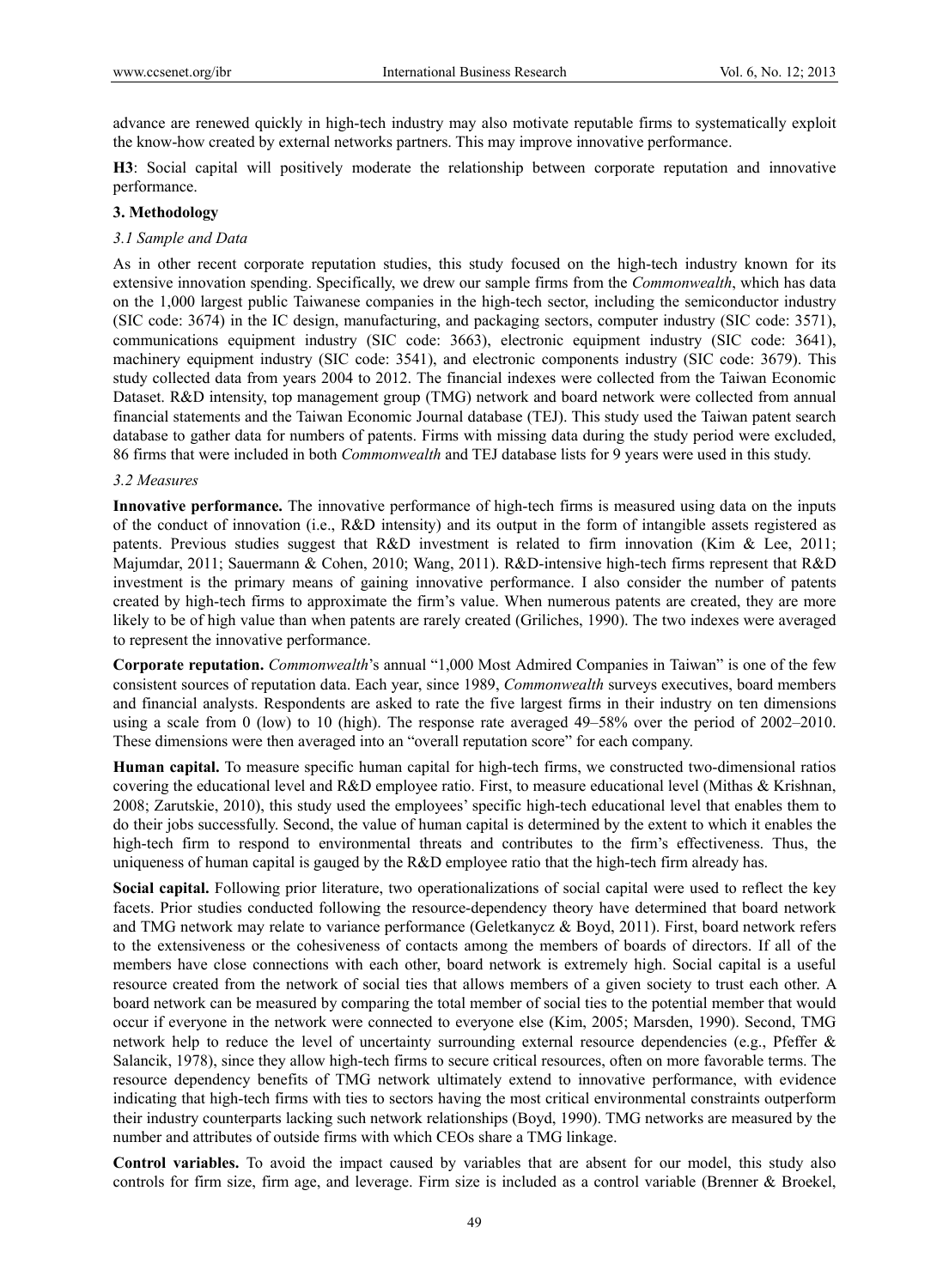2011; Cefis, 2010; Corsino, Espa & Micciolo, 2011; Huang & Chen, 2010; Schneider, Gunther & Brandenburg, 2010; Wang, 2011) because of the significant association between firm size and firm reputation. A positive relationship is expected between firm size and innovative performance because larger firms are thought to have better ability to create new products and to leverage a lower cost of capital. Firm size is measured by the natural logarithm of total capital (Segars & Grover, 1995). The study also controls for a company's age because older companies may have accumulated more solid reputations and strategic freedom than newly founded high-tech firms (de Jorge Moreno & Castillo, 2011; Zahra & Bogner, 2000). Firm age is measured by the number of years the companies had been in existence (Barge-Gil, Nieto & Santamaria, 2011). Leverage reflects a high-tech firm's capital structure and the financial risk faced by a firm, which might limit managers' ability to allocate adequate resources to innovative activities (Kim, Kim & Lee, 2011). The indicator of leverage is measured by long-term debt over total assets, and Table 1 provides a summary of means of operationalization and sources of all variables.

| Constructs                              | Variables                                     | Definition                                                                          | Adapted from                                                                                                                                   |  |  |  |  |
|-----------------------------------------|-----------------------------------------------|-------------------------------------------------------------------------------------|------------------------------------------------------------------------------------------------------------------------------------------------|--|--|--|--|
| Innovation performance<br>$(\text{IP})$ | RD: R&D intensity                             | R&D expenditures divided by sales                                                   | Sandven, Sirilli, & Smith,<br>Evangelista,<br>1998; Johansson & Loof, 2008; Shin, Kwon,<br>& Kim, 2010                                         |  |  |  |  |
|                                         | PN: Patent counts                             | Number of patent applications per<br>year                                           | Filatotchev, Liu, Lu, & Wright, 2011; Hu &<br>Wu, 2011; Huang & Chen, 2010; Liu,<br>Wright, Filatotchev, Dai, & Lu, 2010; Shin<br>et al., 2010 |  |  |  |  |
| Human capital (HC)                      | AEL: Average educational<br>level of employee | Number of employees with<br>university degree as a percentage of<br>total employees | Bayo-Moriones & Lera-Lopez, 2007; Hsu<br>& Wang, 2012; Wang, 2008; Youndt,<br>Subramaniam, & Snell, 2004                                       |  |  |  |  |
|                                         | RDE: R&D mployee ratio                        | The ratio of R&D employees to total<br>employees                                    | Chu et al., 2006; Wu, Tsai, Cheng, & Lai,<br>2006                                                                                              |  |  |  |  |
| Social capital (SC)                     | TN: TMG network                               | The number and attributes of outside<br>firms with which CEOs share TMG<br>linkage  | Collins & Clark, 2003; Shipilov & Danis,<br>2006                                                                                               |  |  |  |  |
|                                         | BN: Board network                             | Number of board member contacts                                                     | Kim, 2005; Kim & Cannella Jr, 2008                                                                                                             |  |  |  |  |
| Control variables                       | LE: Leverage                                  | Debt divided by total liabilities                                                   | Kim et al., 2011; Wang, Hsu, & Fang,<br>2008                                                                                                   |  |  |  |  |
|                                         | FS: Firm size                                 | The natural logarithm of total capital                                              | Huang & Chen, 2010; Kalaignanam et al.,<br>2007; Wang, 2011; Wang, 2008                                                                        |  |  |  |  |
|                                         | FA: Firm age                                  | Year t minus establishment year                                                     | Barge-Gil et al., 2011; Huang & Chen,<br>2010; Jansen, Van Den Bosch, &<br>Volberda, 2006; Kalaignanam et al.,<br>2007; Wang, 2011             |  |  |  |  |

#### Table 1. Definitions of independent variables

#### *3.3 Model Design*

In order to test the framework statistically, this study employs regression analysis and estimate a model that represents the key relationships predicted by our theoretical analysis. This entails modeling innovative performance in the high-tech industry as a function of various parameters, including human capital, social capital, and corporate reputation. For this, this study uses a three-equation structural model. The first model is estimated by control variables. The main effect of corporate reputation, human capital and social capital is incorporated into the second model. The third model is simultaneously estimated by main effect and moderating effect. More specifically, I have the following models:

$$
IP_{it} = \beta_0 + \beta_1 L E_{it-1} + \beta_2 F S_{it-1} + \beta_3 F A_{it-1} + \varepsilon_{it}
$$
\n(1)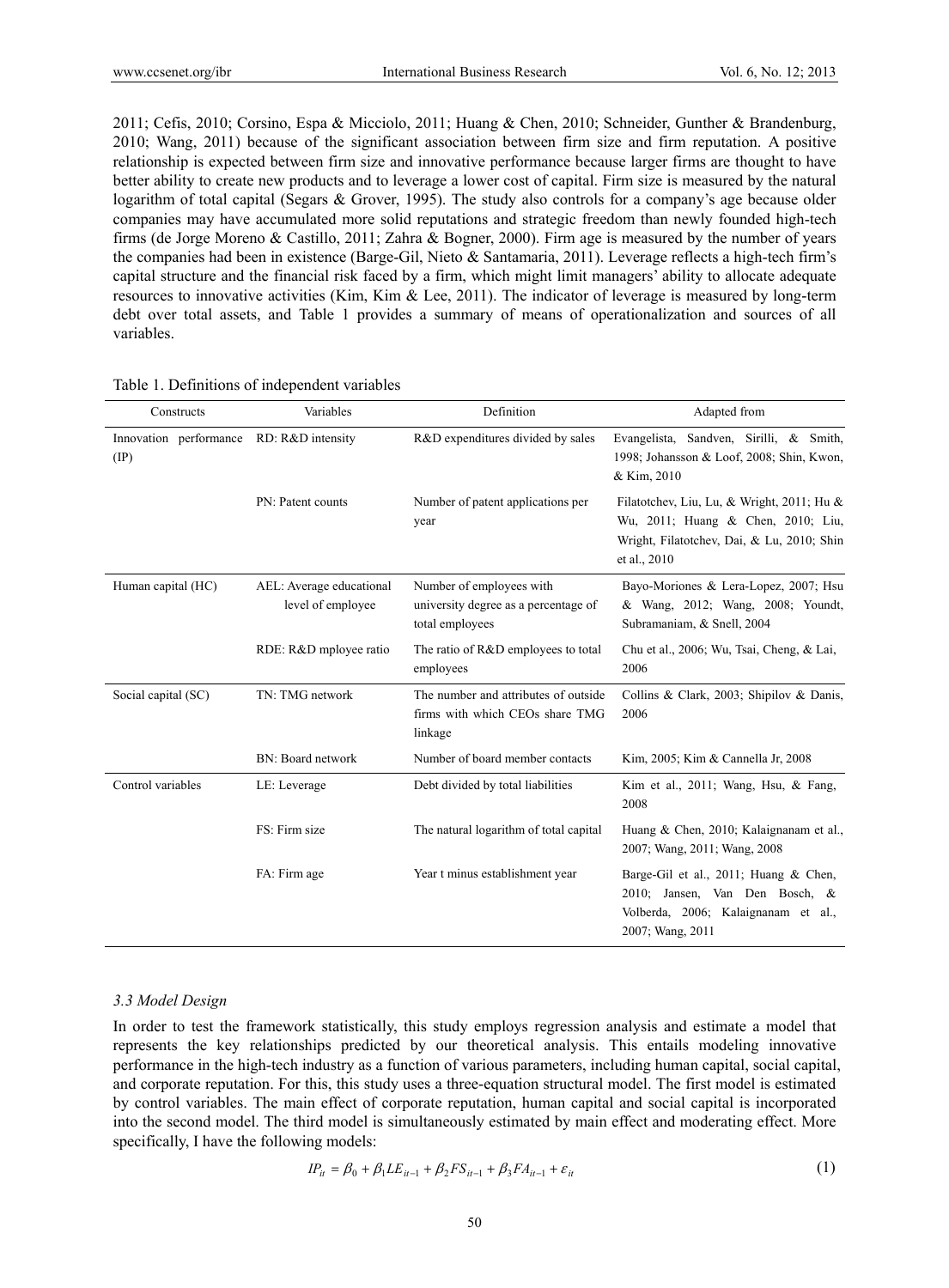$$
IP_{it} = \hat{\beta}_0 + \hat{\beta}_1 LE_{it-1} + \hat{\beta}_2 FS_{it-1} + \hat{\beta}_3 FA_{it-1} + \hat{\beta}_4 CR_{it-1} + \hat{\beta}_5 HC_{it-1} + \hat{\beta}_6 SC_{it-1} + \hat{\varepsilon}_{it}
$$
(2)

$$
IP_{it} = \widetilde{\beta}_0 + \widetilde{\beta}_1 LE_{it-1} + \widetilde{\beta}_2 FS_{it-1} + \widetilde{\beta}_3 FA_{it-1} + \widetilde{\beta}_4 CR_{it-1} + \widetilde{\beta}_5 HC_{it-1} + \widetilde{\beta}_6 SC_{it-1} + \widetilde{\beta}_7 (HC_{it-1} \times CR_{it-1}) + \widetilde{\beta}_8 (SC_{it-1} \times CR_{it-1}) + \widetilde{\varepsilon}_{it} \tag{3}
$$

where *IP* is the innovative performance, *LE* is leverage, *FS* is firm size, *FA* is firm age, *CR* is corporate reputation, *HC* is human capital and *SC* is social capital.  $\beta_0$ ,  $\hat{\beta}_0$  and  $\tilde{\beta}_0$  are intercept,  $\beta_i$  (*i*  $\hat{\rho}_0$  are intercept,  $\rho_i$  (*i* =1,2,…,6) and  $\hat{\beta}_i$  (*i* =1,2,…,8) are parameters,  $\varepsilon_{ii}$  is the error term of firm (*i* =1,2,…,86) in period *t*  $(t=1,2,...,9)$ .

#### *3.4 Tests of Fixed Effect and Random Effects*

The statistical *method* used *in this study* is *panel data* analysis (Alvarez-Herranz, Valencia-De-Lara & Martinez-Ruiz, 2011; Reganati & Sica, 2007). The concepts of fixed and random effects tests are used *to select* suitable model. Cross-section fixed effects result from unobserved explanatory variables that change from one company to another but do not change over time. Time fixed effects resulting from unobserved explanatory variables that change from one period to another but do not change across companies. The fixed effects regression models allow the dependent variable-(either cross-section fixed or time fixed)-to be correlated with the independent variables. If the dependent variables are strictly uncorrelated with the independent variables, then it might be appropriate to treat the regression model as a random effect model, where cross-section specific constant terms are randomly distributed across cross sectional units. In order to decide whether the fixed effects or the random effects model is appropriate in the regression models, fixed effects tests and Hausman random effects tests were performed by the process shown in Figure 2.



Figure 2. The procedure of inspection of fixed and random effects

#### **4. Results**

Table 2 provides means, standard deviations, and correlations among the measured items. The average numbers of patents is 218. The main effects are significantly correlated with the dependent variable as expected, except for board network. Most of independent variables correlation between the dependent variable is higher than 0.10 and the highest value of VIF is 6.02. As this is significantly lower than the acceptable threshold of 10, it appears that multicollinearity does not pose an important problem for our study. Control variables such as firm size, firm age, and leverage are important, as expected.

Table 3 provides the outcomes of the moderated regression analysis. The first model includes only a set of control variables. The second model states that the main effect of corporate reputation would be positively related to innovative performance ( $\hat{\beta}_4$  = 0.24;  $p < .001$ ). Thus, H1 is supported. Model 3 states that the effect of corporate reputation on innovative performance is significantly positive influenced by human capital ( $\tilde{\beta}_7 = 0.18$ ;  $p < .05$ ) and social capital ( $\tilde{\beta}_8 = 0.15$ ;  $p < .05$ ), respectively. Thus, H2 and H3 are also supported. To better illustrate the moderating effect of human capital and social capital, we conduct a simple slop test, as described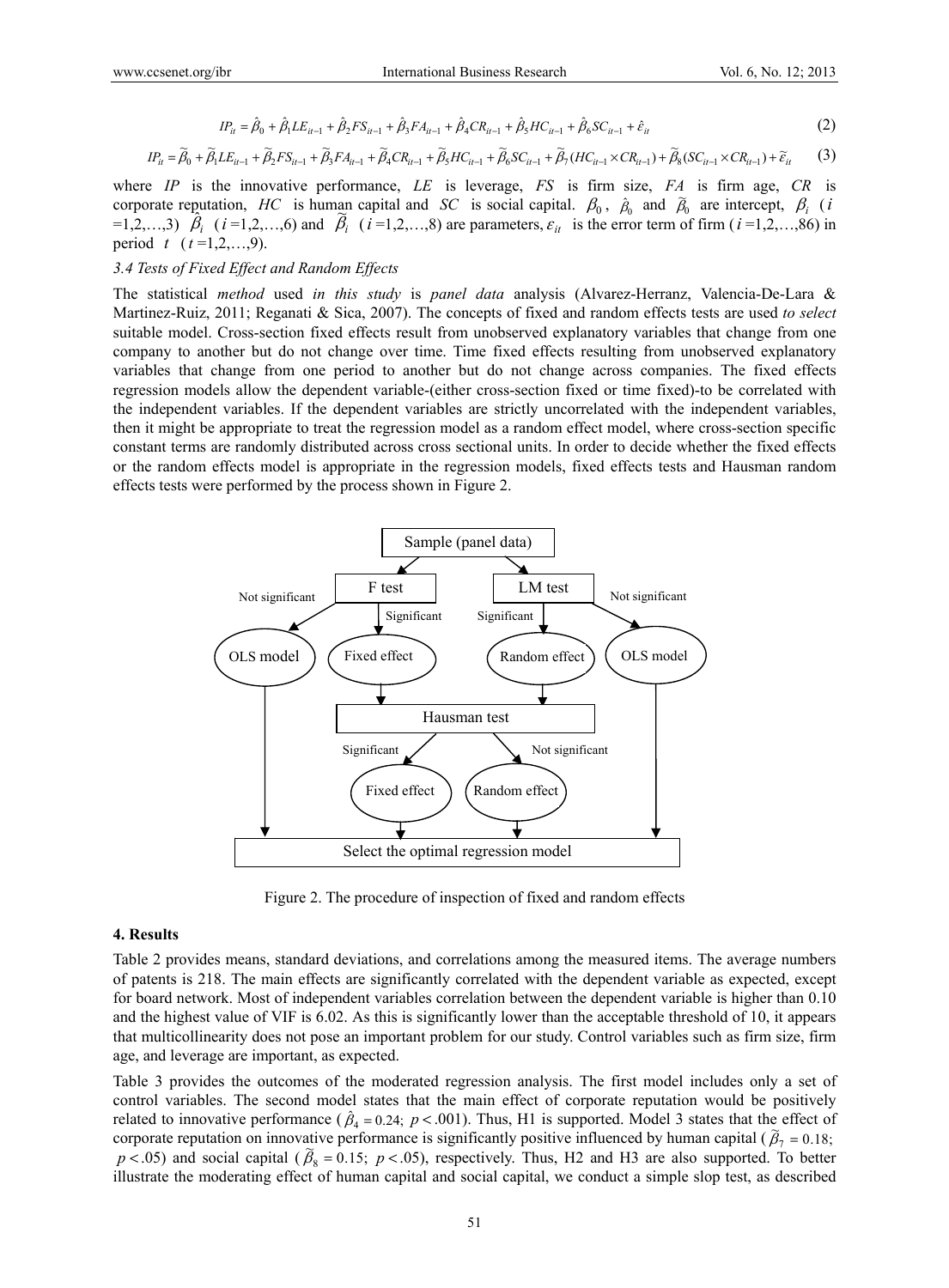by Aiken and West (1991). This study use a software package, ModGraph (Jose, 2010), and graphed the interaction effects following procedures set forth Cohen and Cohen (1987). Please see Figure 3 and Figure 4 for the resulting graphs. From Figure 3, the slope tests confirmed that in the presence of higher corporate reputation improved innovative performance when human capital is higher (simple slope=  $0.172$ ,  $t = 1.97$ ,  $p < 1$ ) rather than lower (simple slope=  $0.143$ ,  $t = 1.66$ ,  $p > 0.1$ ). However, in Figure 4 the slope significance test demonstrates that higher corporate reputation did improve innovative performance when social capital is lower (simple slope= 0.152,  $t = 2.16$ ,  $p < .05$ ) rather than higher (simple slope= 0.163,  $t = 1.65$ ,  $p > .1$ ).

Table 2. Correlations matrix and descriptive statistics

|        | Mean          | S.D. | Max     | Min              | 1                | 2        | 3               | $\overline{4}$      | 5         | 6        | 7        | 8        | 9       |
|--------|---------------|------|---------|------------------|------------------|----------|-----------------|---------------------|-----------|----------|----------|----------|---------|
| 1. RD  | 0.06          | 0.06 | 0.32    | $\mathbf{0}$     |                  |          |                 |                     |           |          |          |          |         |
| 2. NP  | 218.57 376.84 |      | 3798.00 | $\overline{0}$   | $-0.04$          | 1        |                 |                     |           |          |          |          |         |
| 3. CR  | 7.12          | 0.67 | 8.79    | 5.7              | $-0.04$          | $0.39**$ |                 |                     |           |          |          |          |         |
| 4. AEL | 0.24          | 0.20 | 0.95    | 0.01             | $0.49**$         |          | $0.18**$ 0.36** |                     |           |          |          |          |         |
| 5. RDE | 0.39          | 0.23 | 0.91    | $\boldsymbol{0}$ | $0.13*$          |          | $0.19**$ 0.20** | $0.30**$            |           |          |          |          |         |
| 6. TN  | 30.76 39.52   |      | 203     | $\boldsymbol{0}$ | 0.14"            | $0.06*$  | 0.07            | $-0.01$             | $-0.25**$ |          |          |          |         |
| 7. BN  | 51.55 54.30   |      | 272     | $\boldsymbol{0}$ | $-0.08$          | $-0.09$  | 0.02            | 0.03                | $-0.23**$ | $0.83**$ |          |          |         |
| 8. LE  | 0.44          | 1.26 | 0.81    |                  | $0.08 - 0.22**$  | $0.35**$ | 0.03            | $-0.19**$           | $-0.14*$  | 0.10     | 0.07     | 1        |         |
| 9. FS  | 17.86         | 1.27 | 20.76   |                  | $14.89 - 0.28**$ | $0.53**$ | $0.66**$        | 0.05                | $-0.03$   | $0.39**$ | $0.34**$ | $0.26**$ | 1       |
| 10. FA | 17.75         | 9.58 | 54      | 3                | $-0.41**$        | 0.07     |                 | $-0.19**$ $-0.33**$ | $0.23**$  | $0.25**$ | $0.25**$ | 0.07     | $0.14*$ |

\**p* .05 , \*\* *p* .01 . RD: R&D intensity, NP: Number of patent, CR: Corporate reputation, AEL: Average educational level of employee, RDE: R&D employee ratio, TN: TMG network, BN: Board network, FA: Firm age, FS: Firm size, LE: Leverage.

| Table 3. Regression analysis of proposed model |  |  |
|------------------------------------------------|--|--|
|                                                |  |  |

| Independent variable                                                                                         | Model 1      |            | Model 2      |            | Model 3      |            |  |
|--------------------------------------------------------------------------------------------------------------|--------------|------------|--------------|------------|--------------|------------|--|
|                                                                                                              | Coefficients | $t$ values | Coefficients | $t$ values | Coefficients | $t$ values |  |
| <b>Effect of corporate reputation on</b><br>innovation performance                                           |              |            |              |            |              |            |  |
| $CR_{t-1}$                                                                                                   |              |            | $0.24***$    | 4.27       | $0.16**$     | 3.10       |  |
| $HC_{t-1}$                                                                                                   |              |            | $0.47***$    | 3.46       | $0.39**$     | 2.92       |  |
| $SC_{t-1}$                                                                                                   |              |            | $0.18 +$     | 1.79       | $0.21**$     | 2.94       |  |
| Moderating effect of social capital,<br>human capital on corporate reputation,<br>and innovation performance |              |            |              |            |              |            |  |
| $HC_{t-1} \times CR_{t-1}$                                                                                   |              |            |              |            | $0.18*$      | 2.01       |  |
| $SC_{t-1} \times CR_{t-1}$                                                                                   |              |            |              |            | $0.15*$      | 1.98       |  |
| <b>Control variables</b>                                                                                     |              |            |              |            |              |            |  |
| $LE_{t-1}$                                                                                                   | $-0.69***$   | $-5.20$    | $-0.61***$   | $-3.95$    | $-0.54***$   | $-3.52$    |  |
| $FS_{t-1}$                                                                                                   | $0.15***$    | 6.94       | $0.09***$    | 4.27       | $0.09***$    | 4.16       |  |
| $FA_{t-1}$                                                                                                   | $0.06*$      | 2.11       | $0.10**$     | 3.01       | $0.09**$     | 3.17       |  |
| Constant                                                                                                     | $-1.80***$   | $-5.22$    | $-3.32***$   | $-4.57$    | $-3.35***$   | $-4.23$    |  |
| Adj $R^2$                                                                                                    | 0.13         |            | 0.29         |            | 0.37         |            |  |
| Cross-section F statistic                                                                                    | 17.99***     |            | $13.51***$   |            | $12.23***$   |            |  |
| LM test                                                                                                      | 1011.82***   |            | 782.18***    |            | 799.19***    |            |  |
| Hausman test (Chi-Sq. statistic)                                                                             | $26.51***$   |            | $19.65**$    |            | 22.99**      |            |  |

 $\frac{}{p \leq 1$ ; \* $p \leq 0.05$ ; \*\* $p \leq 0.01$ ; \*\*\* $p \leq 0.001$ .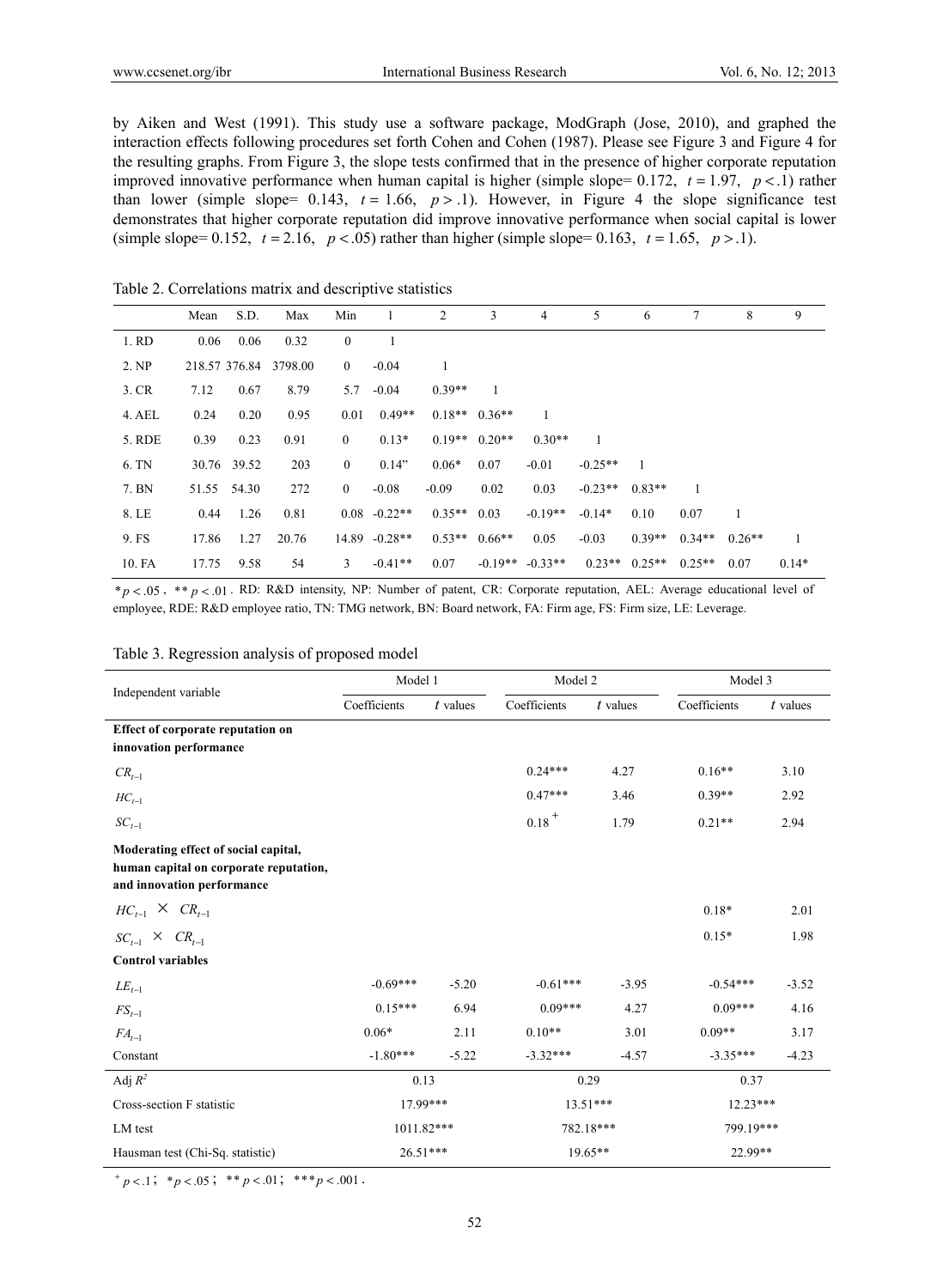

Figure 3. Moderating role of human capital on the corporate reputation-innovative performance link



Figure 4. Moderating role of social capital on the corporate reputation-innovative performance link

#### **5. Discussion**

This study investigates the separate moderating roles that human capital and social capital play in explaining corporate reputation differences in innovative performance. Using Taiwan the high-tech firms' panel dataset, we were able to empirically differentiate between the higher corporate reputation and lower corporate reputation via the role of a firm's human capital and social capital obtained. As expected, the main effect for corporate reputation was positive. While the large majority of previous studies focused on high-tech innovative performance, this study confirms that corporate reputation also is an important factor of a firm's innovative performance. Our finding also holds interesting managerial implications. The finding underscores the important of a good corporate reputation, where reputation has a major effect on innovative performance. Therefore, practitioners should recognize that good corporate reputation is more likely to sustain superior innovative performance over time.

A good corporate reputation benefits a high-tech firm by directly enhancing its internal resource to create value as well as indirectly by enhancing its innovative capability, which then influence its innovative performance. Therefore, this finding extends the current wisdom on innovative performance development in high-tech firms, which is an emerging scientific field. More specifically, a good corporate reputation has direct benefits and indirect benefits. Increased internal resource benefits are hugely important in deepening innovative capability. If a company has a good reputation, then investments in internal resources would seem to be an effective way to spend funds. However, with a poor reputation, the firm may be worse off by spending those funds on increasing innovative performance focusing on innovative capability improvement goals. This insight may contribute to the way in which corporate reputation can best be leveraged, which is a very important practical implication for many high-tech firms.

This study also raises questions about the reliability of associating corporation reputation with a firm's innovative performance. While Rose and Thomsen (2004) question the cost-benefit relationship of investing in reputation and advocating increased management attention to improving innovative performance, this study would suggest that more attention is required on how reputation, as a source of sustainable competitive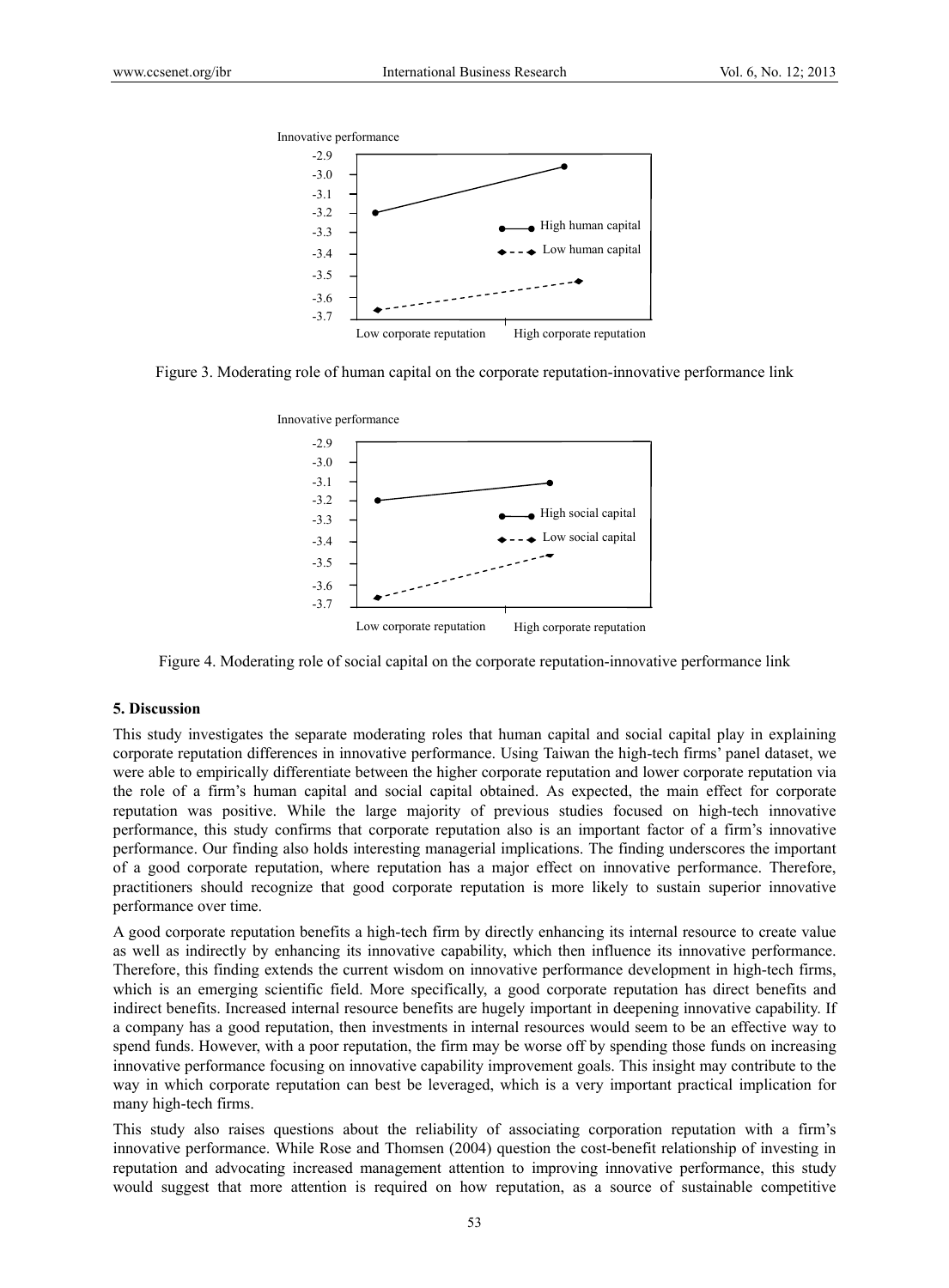advantage, has been managed to yield improved innovative performance. That is, reputation, as an intangible resource providing a positional capability differential, needs to be leveraged in such a way as to support innovative performance. This leverage management is a missing moderating factor between corporate reputation and innovative performance.

In confirming the moderating role of human capital, the results provide weak support for H2. The effect of corporate reputation is contingent on human capital, and good corporate reputation performs better with superior human capital. This finding suggests there is no statistical support for lower human capital. Our results also show that the link between corporate reputation-innovative performances is not uniform across different situations, and that the nature and extent of human capital moderate the relationships. Thus, high-tech firms can obtain superior innovative performance if they align their superior human capital with the corporate reputation-innovative performance linkages. Specifically, the link can be strengthened by superior human capital, and investing in human capital is beneficial to the high-tech firm. Superior human capital includes knowledge and skills which are valuable for reputable high-tech firms in particular and for an innovative activity. This type of knowledge is necessary to be transformed into a product or process technology, and it arises from an intimate working familiarity nurtured by years of effort and is formed as a complementary product of reputable company.

Our results show that social capital positively moderates the linkage between corporate reputation and innovative performance. This finding is congruence with previous studies (Marti 2004). The finding supports the following managerial implication. Under the social capital paradigm, activities, resources and managers are connected through manager bonds, resource ties and activity links (Hakansson & Snehota, 1995). These bonds, ties, and links describe the interaction among the actors. New value innovative activities are formed mainly by exchanging combining and creating new resources obtained through networks. Thus, a high-tech firm's manager should emphasize the relational value of social capital themselves.

Our findings challenge the typical perception that for reputable high-tech firms social capital has less effect on innovative performance. The insignificant role of high-level social capital seems to contradict our theoretical model. This may be explained from two viewpoints. First, the relationship marketing viewpoint emphasizes the necessity for symmetry and mutuality and that symmetric dependence structures foster long-term relationships based on trust. But in fact, symmetry is not a typical state. In other words, relationships based on a perfectly stable balance (Gummesson, 1996) may not always be possible. However, reputable high-tech firms may tolerate an imbalance in order to gain and perhaps maintain lucrative business.

Second, higher social capital may have a number of costs and risks. While strong ties provide solidarity benefits that facilitate the pursuit of common goals, they may also result in groupthink (Janis, 1982), over embeddedness (Uzzi, 1996), and inertia, or contribute to the fragmentation of organizations into warring factions (Foley & Edwards, 1996). Conversely, weaker social capital provides brokerage and other benefits to those spanning structural roles (Burt, 1997), through there is no guarantee that those benefits will accrue to the organization (e.g., some partners may hoard benefits for their own use, or abuse their position to the detriment of their organizations).

#### **6. Limitation**

Our study has two limitations that may hinder the generality of our findings. First, due to the availability of reputation data, the sample included only seven sub-sectors of the high-tech industry and approximately eighty-six firms. Also, the data were not as long or as large as I would have liked, but collecting social capital data across time would require considerable time and resources. Given our findings, perhaps future study could be conducted on a larger scale sample and longer data. Second, although this study has examined attributes specific to high-tech firms, it has ignored other features of the high-tech industry attributes, such as the competitive pressure (Soliman & Janz, 2004) and environmental dynamics (Zahra, 2005). This external pressure within which the high-tech firm performs its innovative activities has a strong influence on the decision to adopt technology. Future research should be aimed at conducting the subject, incorporating those external factors that could lead to a more accurately assess the nature of the relationship between corporate reputation and innovative performance.

#### **References**

- Aiken, L. S., & West, S. G. (1991). *Multiple Regression: Testing and Interpreting Interactions*. Newbury Park, CA: Sage Publications.
- Alvarez-Herranz, A., Valencia-De-Lara, P., & Martinez-Ruiz, M. P. (2011). How Entrepreneurial Characteristics Influence Company Creation: A Cross-National Study of 22 Countriestested with Panel Data Methodology.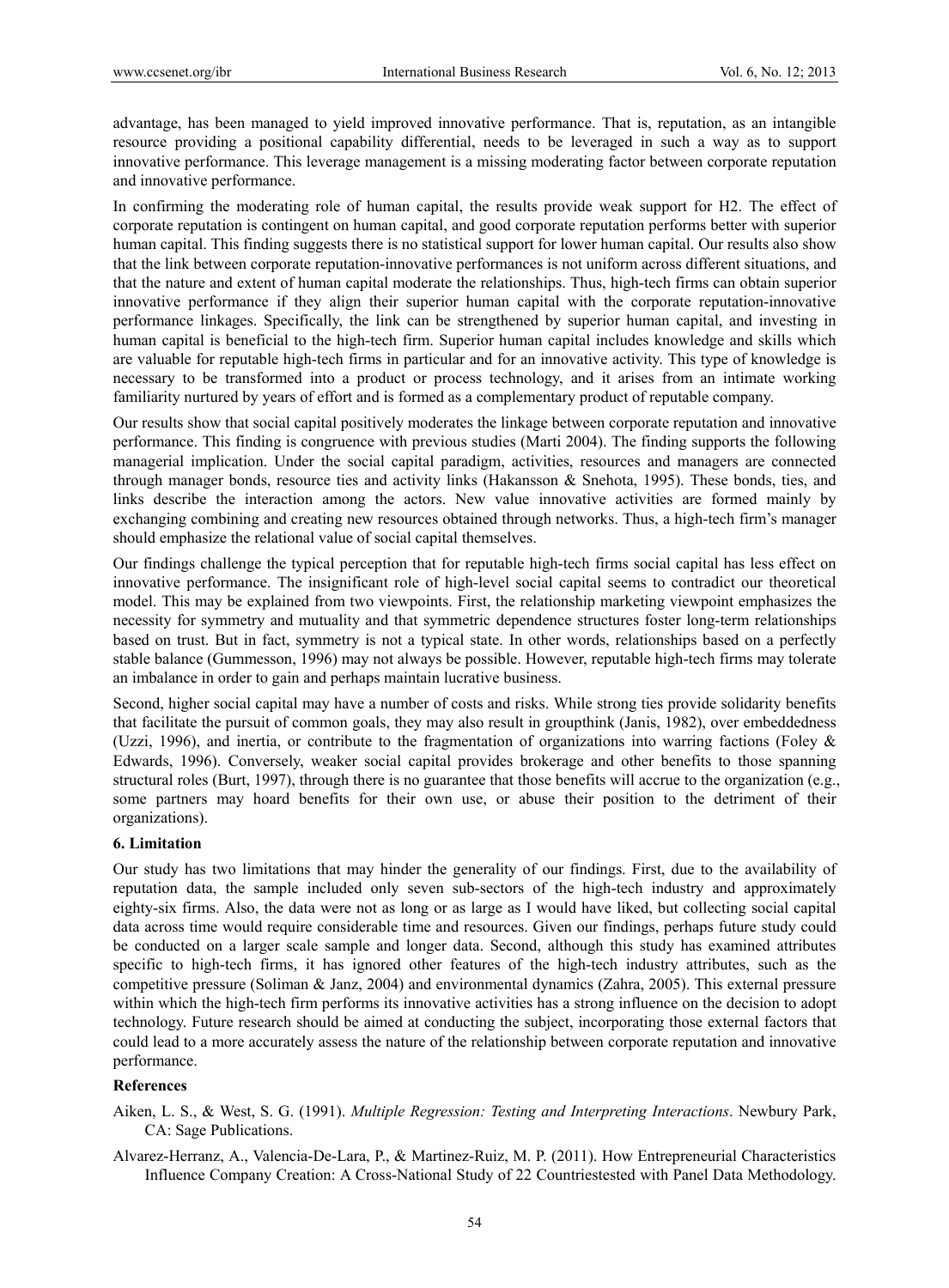*Journal of Business Economics and Management, 12*(3), 529–545. http://dx.doi.org/10.3846/16111699.2011.599409

- Barge-Gil, A., Nieto, M. J., & Santamaria, L. (2011). Hidden Innovators: The Role of Non-R&D Activities. *Technology Analysis & Strategic Management, 23*(4), 415–432. http://dx.doi.org/10.1080/09537325.2011.558400
- Barney, J. (1991). Firm Resources and Sustained Competitive Advantage. *Journal of Management, 17*(1), 99–120. http://dx.doi.org/10.1177/014920639101700108
- Bayo-Moriones, A., & Lera-Lopez, F. (2007). A Firm-Level Analysis of Determinants of ICT Adoption in Spain. *Technovation, 27*(6–7), 352–366. http://dx.doi.org/10.1016/j.technovation.2007.01.003
- Bergh, D. D., Ketchen, D. J., Boyd, B. K., & Bergh, J. (2010). New Frontiers of the Reputation—Performance Relationship: Insights from Multiple Theories. *Journal of Management, 36*(3), 620–632. http://dx.doi.org/10.1177/0149206309355320
- Boyd, B. (1990). Corporate linkages and organizational environment: A test of the resource dependence model. *Strategic Management Journal, 11*(6), 419–430. http://dx.doi.org/10.1002/smj.4250110602
- Brenner, T., & Broekel, T. (2011). Methodological Issues in Measuring Innovation Performance of Spatial Units. *Industry and Innovation, 18*(1), 7–37. http://dx.doi.org/10.1080/13662716.2010.528927
- Burt, R. S. (1997). The Contingent Value of Social Capital. *Administrative Science Quarterly, 42*(2), 339–365. http://dx.doi.org/10.2307/2393923
- Cabello, M. C., Lopez, C. A., & Valle, C. R. (2011). Leveraging the innovative performance of human capital through HRM and social capital in Spanish firms. *International Journal of Human Resource Management, 22*(4), 807–828. http://dx.doi.org/10.1080/09585192.2011.555125
- Cantner, U., Conti, E., & Meder, A. (2010). Networks and Innovation: The role of Social Assets in Explaining Firms' Innovative Capacity. *European Planning Studies, 18*(12), 1937–1956. http://dx.doi.org/10.1080/09654313.2010.515795
- Carmeli, A. (2004). The Link between Organizational Elements, Perceived External Prestige and Performance. *Corporate Reputation Review, 6*(4), 314–331. http://dx.doi.org/10.1057/palgrave.crr.1540002
- Cefis, E. (2010). The Impact of M&A on Technology Sourcing Strategies. *Economics of Innovation and New Technology, 19*(1), 27–51. http://dx.doi.org/10.1080/10438590903016385
- Chu, P. Y., Lin, Y. L., Hsiung, H. H., & Liu, T. Y. (2006). Intellectual Capital: An Empirical Study of ITRI. *Technological Forecasting and Social Change, 73*(7), 886–902. http://dx.doi.org/10.1016/j.techfore.2005.11.001
- Cohen, J., & Cohen, P. (1987). *Applied Multiple Regression—Correlation Analyses for the Behavioral Sciences*. Hillsdale, NJ: Lawrence Erlbaum.
- Collins, C. J., & Clark, K. D. (2003). Strategic Human Resource Practices, Top Management Team Social Networks, and Firm Performance: The Role of Human Resource Practices in Creating Organizational Competitive Advantage. *Academy of Management Journal, 46*(6), 740–751. http://dx.doi.org/10.2307/30040665
- Colombo, M. G., & Grilli, L. (2005). Founders' Human Capital and the Growth of New Technology-Based Firms: A Competence-Based View. *Research Policy, 34*(6), 795–816. http://dx.doi.org/10.1016/j.respol.2005.03.010
- Corsino, M., Espa, G., & Micciolo, R. (2011). R&D, Firm Size and Incremental Product Innovation. *Economics of Innovation and New Technology, 20*(5), 423–443. http://dx.doi.org/10.1080/10438599.2011.562354
- Davidsson, P., & Honig, B. (2003). The Role of Social and Human Capital among Nascent Entrepreneurs. *Journal of Business Venturing, 18*(3), 301–331. http://dx.doi.org/10.1016/S0883-9026(02)00097-6
- de Jorge Moreno, J., Castillo, L. L., & de Zuani Masere, E. (2010). Firm Size and Entrepreneurial Characteristics: Evidence from the SME Sector in Argentina. *Journal of Business Economics and Management, 11*(2), 259–282. http://dx.doi.org/10.3846/jbem.2010.13
- de Jorge Moreno, J., & Castillo, L. L. (2011). Corporate Growth, Age and Ownership Structure: Empirical Evidence in Spanish Firms. *Journal of Business Economics and Management, 12*(1), 164–196. http://dx.doi.org/10.3846/16111699.2011.555449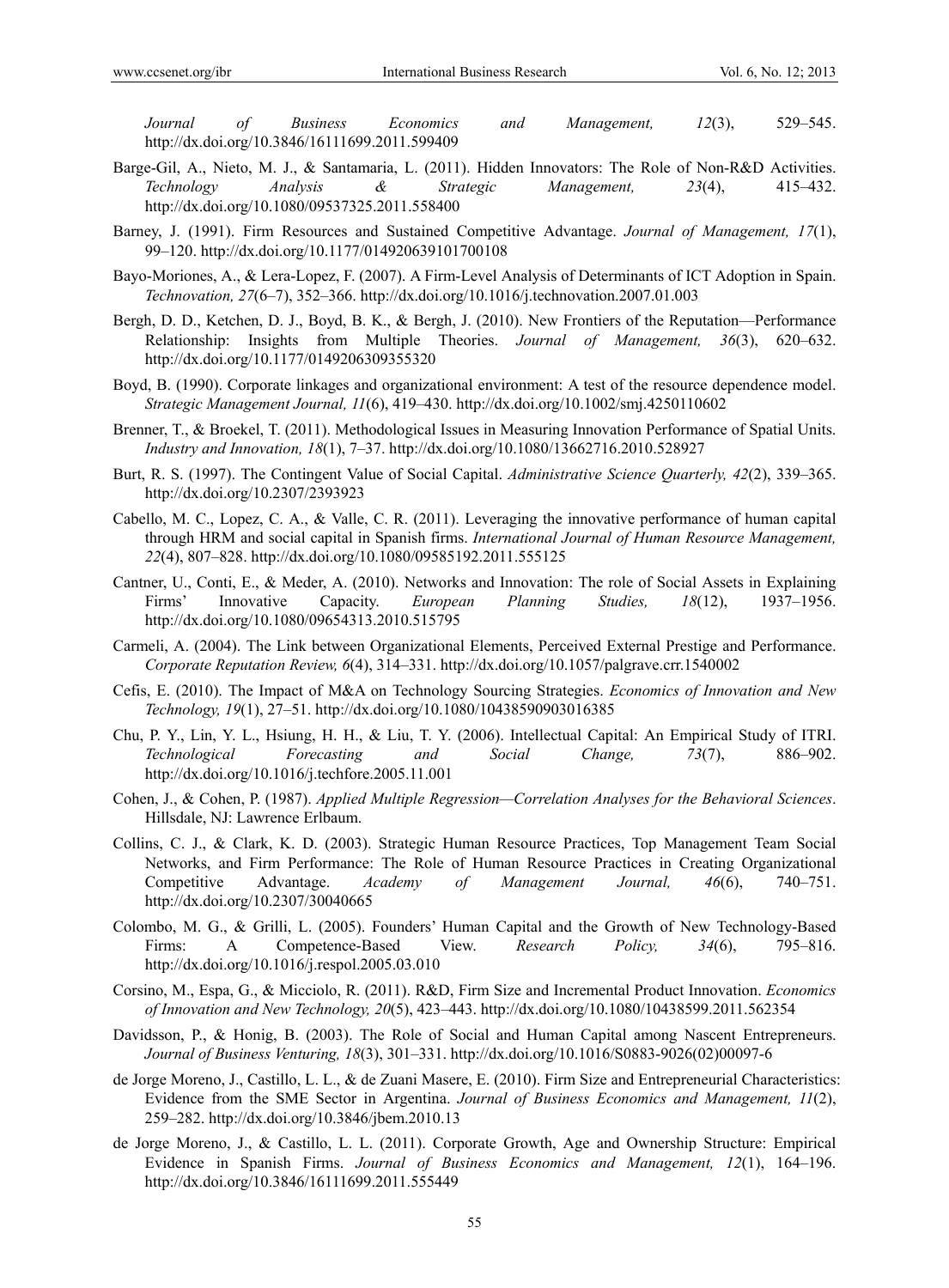- Doz, Y. L., & Hamel, G. (1998). *Alliance Advantage: The Art of Creating Value through Partnering*. Cambridge, MA: Harvard Business School Press.
- Evangelista, R., Sandven, T., Sirilli, G., & Smith, K. (1998). Measuring Innovation in European Industry. *International Journal of the Economics of Business, 5*(3), 311–333. http://dx.doi.org/10.1080/13571519884413
- Filatotchev, I., Liu, X., Lu, J., & Wright, M. (2011). Knowledge Spillovers through Human Mobility Across National Borders: Evidence from Zhongguancun Science Park in China. *Research Policy, 40*(3), 453–462. http://dx.doi.org/10.1016/j.respol.2011.01.003
- Fischer, M. M., & Varga, A. (2002). Technological Innovation and Interfirm Cooperation: An Exploratory Analysis using Survey Data from Manufacturing Firms in the Metropolitan Region of Vienna. *International Journal of Technology Management, 24*(7), 724–742. http://dx.doi.org/10.1504/IJTM.2002.003080
- Foley, M. W., & Edwards, B. (1996). The Paradox of Civil Society. *Journal of Democracy, 7*(3), 38–52. http://dx.doi.org/10.1353/jod.1996.0048
- Forbrun, C. J., & van Reil, C. V. (1997). The Reputational Landscape. *Corporate Reputation Review, 1*(1), 5–13. http://dx.doi.org/10.1057/palgrave.crr.1540008
- Geletkanycz, M. A. & Boyd, B. K. (2011). CEO Outside Directorships and Firm Performance: A Reconciliation of Agency and Embeddedness Views. *Academy of Management Journal, 54*(2), 335–352. http://dx.doi.org/10.5465/AMJ.2011.60263094
- Ginevi, R., & Korsakiene, R. (2005). Exploration of Strategy: Objectives, Competencies and Competitive Advantage. *Journal of Business Economics and Management, 6*(1), 13–22.
- Griliches, Z. (1990). Patent Statistics as Economic Indicators: A Survey. *Journal of Economic Literature, 28*(4), 1661–1707. Retrieved from http://www.globelicsacademy.net/pdf/BronwynHall\_4.pdf
- Gummesson, E. (1996). Relationship Marketing and Imaginary Organizations: A Synthesis. *European Journal of Marketing, 30*(2), 31–44. http://dx.doi.org/10.1108/03090569610106635
- Hakansson, H., & Snehota, I. (1995). *Developing Relationships in Business Networks*. London: Routledge.
- Hsu, L. C., & Wang, C. H. (2012). Clarifying the Effect of Intellectual Capital on Performance: The Mediating Role of Dynamic Capability. *British Journal of Management, 23*(2), 179–205. http://dx.doi.org/10.1111/j.1467-8551.2010.00718.x
- Hsu, Y. H., & Fang, W. (2009). Intellectual Capital and New Product Development Performance: The Mediating Role of Organizational Learning Capability. *Technological Forecasting and Social Change, 76*(5), 664–677. http://dx.doi.org/10.1016/j.techfore.2008.03.012
- Hu, M. C., & Wu, C. Y. (2011). Exploring Technological Innovation Trajectories through Latecomers: Evidence from Taiwan's Bicycle Industry. *Technology Analysis & Strategic Management, 23*(4), 433–452. http://dx.doi.org/10.1080/09537325.2011.558401
- Huang, Y. F., & Chen, C. J. (2010). The Impact of Technological Diversity and Organizational Slack on Innovation. *Technovation, 30*(7–8), 420–428. http://dx.doi.org/10.1016/j.technovation.2010.01.004
- Janis, I. L. (1982). *Groupthink: Psychological Studies of Policy Decisions and Fiascoes*. New York: Houghton Mifflin.
- Jansen, J. J. P., Van Den Bosch, F. A. J., & Volberda, H. W. (2006). Exploratery Innovation, Exploitative Innovation, and Performance: Effects of Organizational Antecedents and Environmental Moderators. *Management Science, 52*(11), 1661–1674. http://dx.doi.org/10.1287/mnsc.1060.0576
- Johansson, B., & Loof, H. (2008). Innovation Activities Explained by Firm Attributes and Location. *Economics of Innovation and New Technology, 17*(6), 533–552. http://dx.doi.org/10.1080/10438590701407349
- Jose, P. E. (2010). *ModGraph-I: A Programme to Compute Cell Means for the Graphical Display of Moderational Analyses: The Internet Version*. New Zealand: Victoria University of Wellington.
- Kalaignanam, K., Shankar, V., & Varadarajan, R. (2007). Asymmetric New Product Development Alliances: Win–Win or Win–Lose Partnerships? *Management Science, 53*(3), 357–374. http://dx.doi.org/10.1287/mnsc.1060.0642
- Kim, J., Kim, S., & Lee, H. (2011). An Effect of Technology Innovation Activity on Firm Value and a Mediation Effect of Leverage: Evidence from Korean Firms. *Asian Journal of Technology Innovation, 19*(1), 37–51.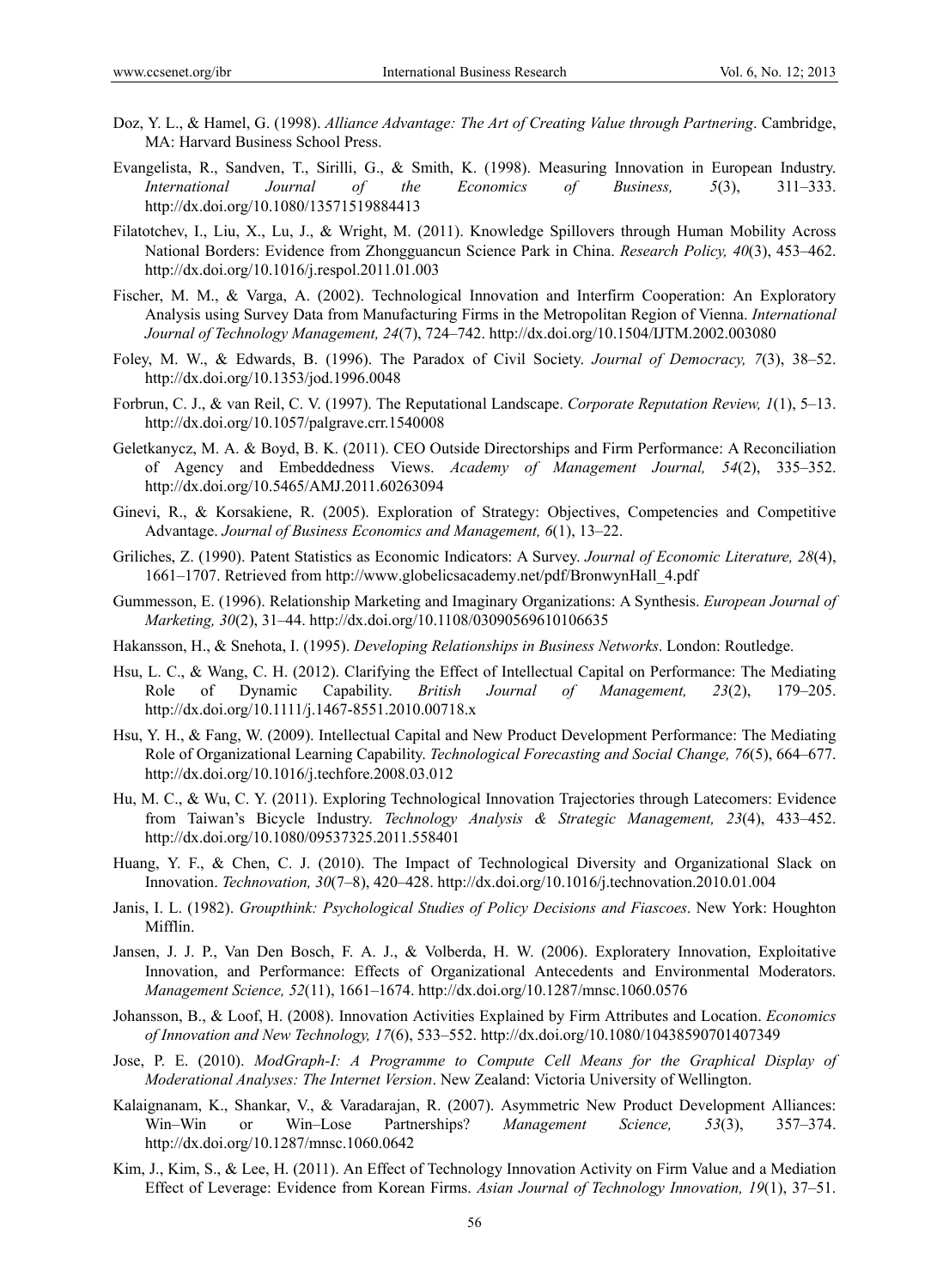http://dx.doi.org/10.1080/19761597.2011.578430

- Kim, M., & Lee, S. Y. (2011). The Effects of Government Financial Support on Business Innovation in South Korea. *Asian Journal of Technology Innovation, 19*(1), 67–83. http://dx.doi.org/10.1080/19761597.2011.578426
- Kim, Y. (2005). Board Network Characteristics and Firm Performance in Korea. *Corporate Governance: An International Review, 13*(6), 800–808. http://dx.doi.org/10.1111/j.1467-8683.2005.00471.x
- Kim, Y., & Cannella, Jr. A. A. (2008). Toward a Social Capital Theory of Director Selection. *Corporate Governance: An International Review, 16*(4), 282–293. http://dx.doi.org/10.1111/j.1467-8683.2008.00693.x
- Koch, A. (2011). Firm-Internal Knowledge Integration and the Effects on Innovation. *Journal of Knowledge Management, 15*(6), 984–996. http://dx.doi.org/10.1108/13673271111179325
- Korsakiene, R. (2004). Determining Competitive Advantage: The Analytic Hierarchy Process. *Journal of Business Economics and Management, 5*(4), 205–215.
- Leana, C. R., & Pil, F. K. (2006). Social Capital and Organizational Performance: Evidence from Urban Public Schools. *Organization Science, 17*(3), 353–366. http://dx.doi.org/10.1287/orsc.1060.0191
- Lhuillery, S., & Pfister, E. (2011). Do Firms Know the Scope of Their R&D Network? An Empirical Investigation of the Determinants of Network Awareness on French Survey Data. *Industry and Innovation, 18*(1), 105–130. http://dx.doi.org/10.1080/13662716.2010.528936
- Liu, X., & Buck, T. (2007). Innovation Performance and Channels for International Technology Spillovers: Evidence from Chinese High-Tech Industries. *Research Policy, 36*(3), 355–366. http://dx.doi.org/10.1016/j.respol.2006.12.003
- Liu, X., Wright, M., Filatotchev, I., Dai, O., & Lu, J. (2010). Human Mobility and International Knowledge Spillovers: Evidence from High Tech Small and Medium Enterprises in an Emerging Market. *Strategic Entrepreneurship Journal*, *4*(4), 340–355. http://dx.doi.org/10.1002/sej.100
- Majumdar, S. K. (2011). Retentions, Relations and Innovation: The Financing of R&D in India. *Economics of Innovation and New Technology, 20*(3), 233–257. http://dx.doi.org/10.1080/10438590903516335
- Marsden, P. V. (1990). Network Data and Measurement. *Annual Review of Sociology, 16*(1), 435–463. http://dx.doi.org/10.1146/annurev.so.16.080190.002251
- Marti, J. M. V. (2004). Social Capital Benchmarking System: Profiting from Social Capital when Building Network Organizations. *Journal of Intellectual Capital, 5*(3), 426–442. http://dx.doi.org/10.1108/14691930410550381
- Mithas, S., & Krishnan, M. S. (2008). Human Capital and Institutional Effects in the Compensation of Information Technology Professionals in the United States. *Management Science, 54*(3), 415–428. http://dx.doi.org/10.1287/mnsc.1070.0778
- Muscio, A. (2007). The Impact of Absorptive Capacity on SMEs' Collaboration. *Economics of Innovation and New Technology, 16*(8), 653–668. http://dx.doi.org/10.1080/10438590600983994
- Pfeffer, J., & Salancik, G. R. (1978). *The External Control of Organizations: A Resource Dependence Perspective*. New York: Harper and Row.
- Reganati, F., & Sica, E. (2007). Horizontaland Vertical Spillovers from FDI: Evidence from Panel Data for the Italian Manufacturing Sector. *Journal of Business Economics and Management, 8*(4), 259–266.
- Rindova, V. P., Williamson, I. O., & Petkova, A. P. (2010). Reputation as an Intangible Asset: Reflections on Theory and Methods in Two Empirical Studies of Business School Reputations. *Journal of Management, 36*(3), 610–619. http://dx.doi.org/10.1177/0149206309343208
- Roberts, P. W., & Dowling, G. R. (2002). Corporate Reputation and Sustained Superior Financial Performance. *Strategic Management Journal, 23*(12), 1077–1093. http://dx.doi.org/10.1002/smj.274
- Rose, C., & Thomsen, S. (2004). The Impact of Corporate Reputation on Performance: Some Danish Evidence. *European Management Journal, 22*(2), 201–210. http://dx.doi.org/10.1016/j.emj.2004.01.012
- Sammarra, A., & Biggiero, L. (2008). Heterogeneity and Specificity of Inter Firm Knowledge Flows in Innovation Networks. *Journal of Management Studies, 45*(4), 800–829. http://dx.doi.org/10.1111/j.1467-6486.2008.00770.x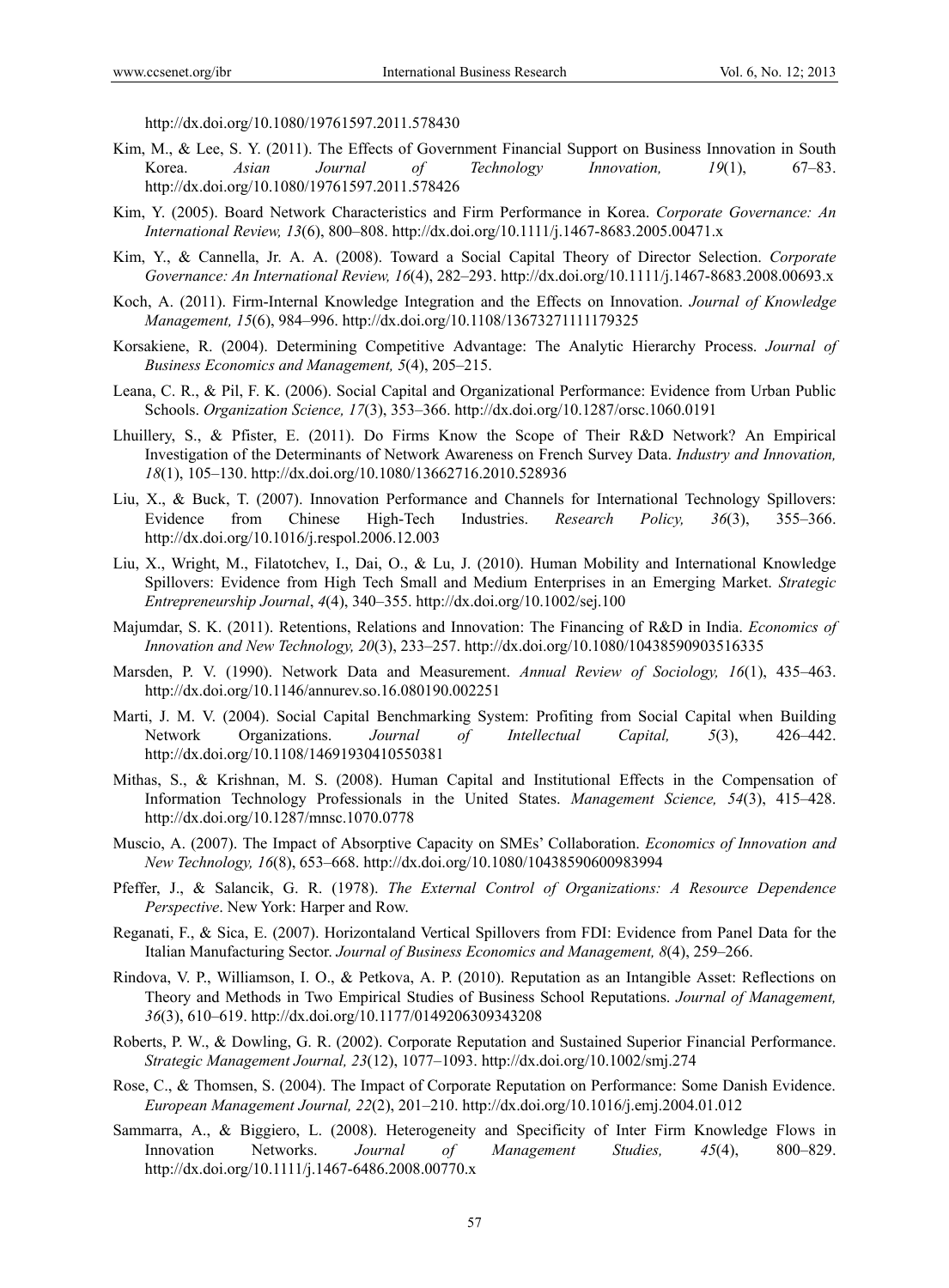- Sauermann, H., & Cohen, W. M. (2010). What Makes Them Tick? Employee Motives and Industrial Innovation. *Management Science, 56*(12), 2134–2153. http://dx.doi.org/10.1287/mnsc.1100.1241
- Schneider, L., Gunther, J., & Brandenburg, B. (2010). Innovation and Skills from a Sectoral Perspective: A Linked Employer—Employee Analysis. *Economics of Innovation and New Technology, 19*(2), 185–202. http://dx.doi.org/10.1080/10438590902872887
- Segars, A. H., & Grover, V. (1995). The Industry Level Impact of Information Technology: An Empirical Analysis of Three Industries. *Decision Sciences, 26*(3), 337–368. http://dx.doi.org/10.1111/j.1540-5915.1995.tb01432.x
- Shamsie, J. (2003). The Context of Dominance: An Industry Driven Framework for Exploiting Reputation. *Strategic Management Journal, 24*(3), 199–215. http://dx.doi.org/10.1002/smj.291
- Shin, M. S., Kwon, J. S., & Kim, S. E. (2010). R&D Expenditure and Dividend Smoothing: Evidence from Korean Small and Medium Sized Enterprises. *Journal of Finance and Accountancy, 5*, 1–19. Retrieved from http://www.aabri.com/manuscripts/10618.pdf
- Shipilov, A., & Danis, W. (2006). TMG Social Capital, Strategic Choice and Firm Performance. *European Management Journal, 24*(1), 16–27. http://dx.doi.org/10.1016/j.emj.2005.12.004
- Sohn, S. Y., & Jung, C. S. (2010). Effect of Creativity on Innovation: Do Creativity Initiatives have Significant Impact on Innovative Performance in Korean Firms? *Creativity Research Journal, 22*(3), 320–328. http://dx.doi.org/10.1080/10400419.2010.503542
- Soliman, K. S., & Janz, B. D. (2004). An Exploratory Study to Identify the Critical Factors Affecting the Decision to Establish Internet—Based Interorganizational Information Systems. *Information & Management, 41*(6), 697–706. http://dx.doi.org/10.1016/j.im.2003.06.001
- Steinfield, C., Scupola, A., & Lopez-Nicolas, C. (2010). Social Capital, ICT Use and Company Performance: Findings from the Medicon Valley Biotech Cluster. *Technological Forecasting and Social Change, 77*(7), 1156–1166. http://dx.doi.org/10.1016/j.techfore.2010.03.004
- Ulhoi, J. (2005). The Social Dimensions of Entrepreneurship. *Technovation, 25*(8), 939–946. http://dx.doi.org/10.1016/j.technovation.2004.02.003
- Uzzi, B. (1996). The Sources and Consequences of Embeddedness for the Economic Performance of Organizations: The Network Effect. *American Sociological Review, 61*(4), 674–698. http://dx.doi.org/10.2307/2096399
- Vilkamo, T., & Keil, T. (2003). Strategic Technology Partnering in High-Velocity Environments—Lessons from a Case Study. *Technovation*, *23*(3), 193–204. http://dx.doi.org/10.1016/S0166-4972(01)00108–0
- Vinding, A. L. (2006). Absorptive Capacity and Innovative Performance: A Human Capital Approach. *Economics of Innovation and New Technology, 15*(4–5), 507–517. http://dx.doi.org/10.1080/10438590500513057
- Walker, R. M., Damanpour, F., & Devece, C. A. (2011). Management Innovation and Organizational Performance: The Mediating Effect of Performance Management. *Journal of Public Administration Research and Theory, 21*(2), 367–386. http://dx.doi.org/10.1093/jopart/muq043
- Wang, J. C. (2008). Investigating Market Value and Intellectual Capital for S&P 500. *Journal of Intellectual Capital, 9*(4), 546–563. http://dx.doi.org/10.1108/14691930810913159
- Wang, C. H., Hsu, L. C., & Fang, S. R. (2008). The Determinants of Internationalization: Evidence from the Taiwan High Technology Industry. *Technological Forecasting and Social Change, 75*(9), 1388–1395. http://dx.doi.org/10.1016/j.techfore.2008.03.002
- Wang, C. H. (2011). Clarifying the Effects of R&D on Performance: Evidence from the High Technology Industries. *Asia Pacific Management Review, 16*(1), 51–64. Retrieved from http://apmr.management.ncku.edu.tw/comm/updown/DW1103213954.pdf
- Wang, C. H. (2011). The Moderating Role of Power Asymmetry on the Relationships between Alliance and Innovative Performance in the High-Tech Industry. *Technological Forecasting and Social Change, 78*(7), 1268–1279. http://dx.doi.org/10.1016/j.techfore.2011.03.017
- Wang, C. H. (2013). How Relational Capital Mediates the Effect of Corporate Reputation on Competitive Advantage: Evidence from Taiwan High-Tech Industry. *Technological Forecasting and Social Change*.